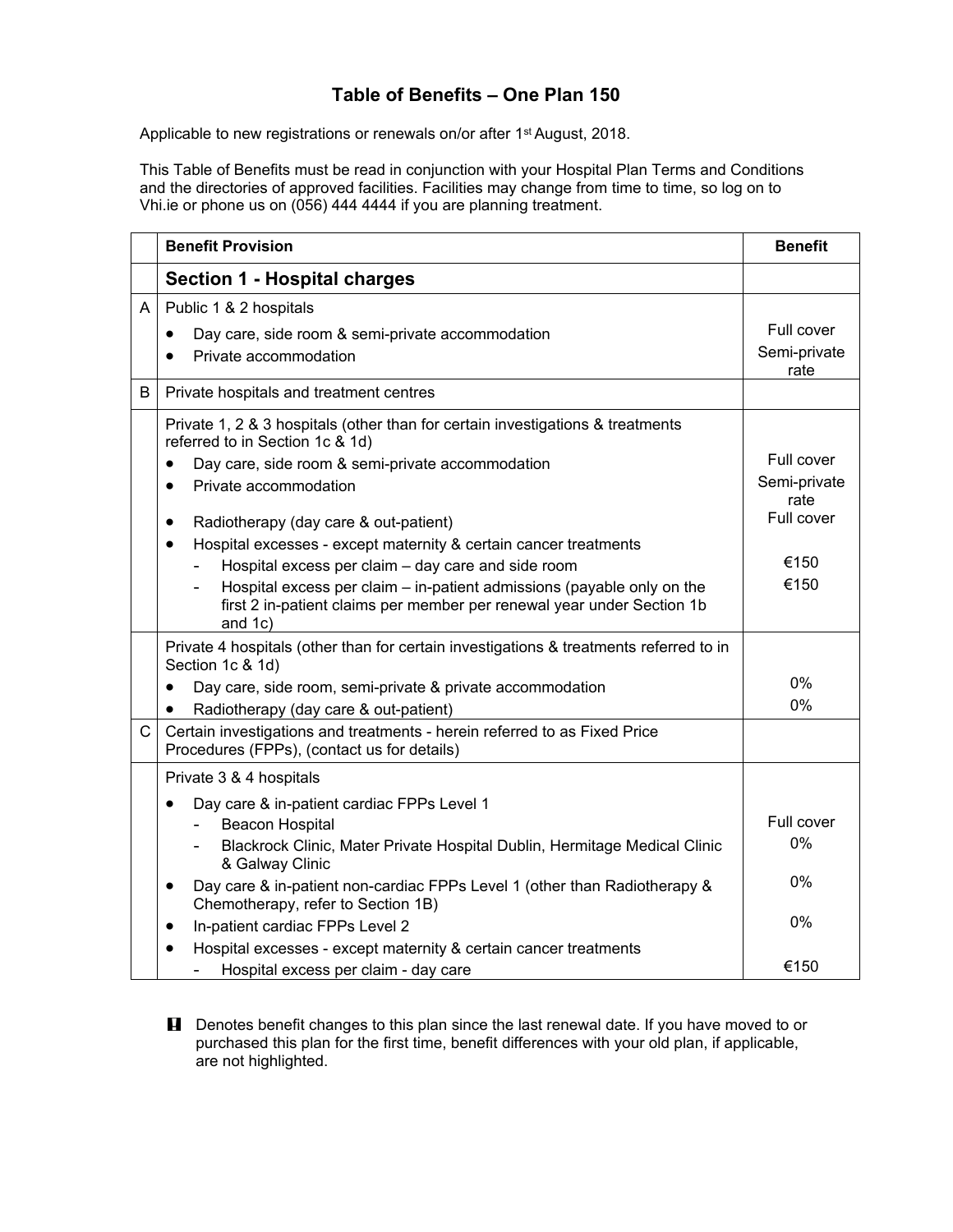## One Plan 150

|              | Hospital excess per claim - in-patient admissions (payable only on the first<br>2 in-patient claims per member per renewal year under Section 1b and 1c)                             | €150                              |
|--------------|--------------------------------------------------------------------------------------------------------------------------------------------------------------------------------------|-----------------------------------|
| D            | Specified hip, knee & shoulder joint replacement procedures (herein referred to as<br>Orthopaedic procedures) & specified Ophthalmic procedures - contact us for<br>details of these |                                   |
|              | Private 1, 2 & 3 hospitals                                                                                                                                                           |                                   |
|              | Day care, side room & semi-private accommodation                                                                                                                                     | 60%                               |
|              | Private accommodation                                                                                                                                                                | 60% Semi-<br>private rate         |
|              | Private 4 hospitals                                                                                                                                                                  |                                   |
|              | Day care, side room, semi-private & private accommodation                                                                                                                            | 0%                                |
|              | When carried out as a Fixed Price Procedure (contact us for details)                                                                                                                 |                                   |
|              | Private 3 & 4 hospitals                                                                                                                                                              | 0%                                |
|              | <b>Section 2 - Consultants' fees/GP procedures</b>                                                                                                                                   |                                   |
| A            | In-patient treatment, day-care/side room/out-patient & GP procedures                                                                                                                 |                                   |
|              | Participating consultant/GP<br>٠                                                                                                                                                     | Full cover                        |
|              | Non-participating consultant/GP                                                                                                                                                      | Standard<br>benefit               |
|              | Section 3 - Psychiatric cover (read in conjunction with Section<br>1)                                                                                                                |                                   |
| A            | In-patient psychiatric cover                                                                                                                                                         | 100 days                          |
| B            | Day care psychiatric treatment for approved day care programmes                                                                                                                      | Contact us for<br>further details |
| $\mathsf{C}$ | In-patient treatment for alcoholism, drug or other substance abuse in any 5 year<br>period                                                                                           | 91 days                           |
|              | <b>Section 4 - Maternity</b>                                                                                                                                                         |                                   |
| A            | Normal confinement                                                                                                                                                                   |                                   |
|              | Public hospital benefit                                                                                                                                                              | €400                              |
|              | Caesarean delivery (as per hospital benefits listed)                                                                                                                                 | <b>Refer Section</b>              |
| ΒI           | In-patient maternity consultant fees (per Schedule of Benefits for Professional<br>Fees)                                                                                             | Agreed<br>charges                 |
|              | <b>Section 5</b>                                                                                                                                                                     |                                   |
| A            | Convalescent care - first 14 nights                                                                                                                                                  | €30 per night                     |
| B            | Cancer care support - one night's accommodation up to €100, for each treatment                                                                                                       | €1,500 per<br>calendar year       |
| C            | Vhi Healthcare approved medical and surgical appliances - subject to an excess of<br>€300 per member per year (contact us for details of eligible appliances)                        | €1,000 per<br>member year         |
| D            | Vhi Hospital@Home                                                                                                                                                                    | Full cover                        |
|              | <b>Section 6 - Transport costs</b>                                                                                                                                                   |                                   |